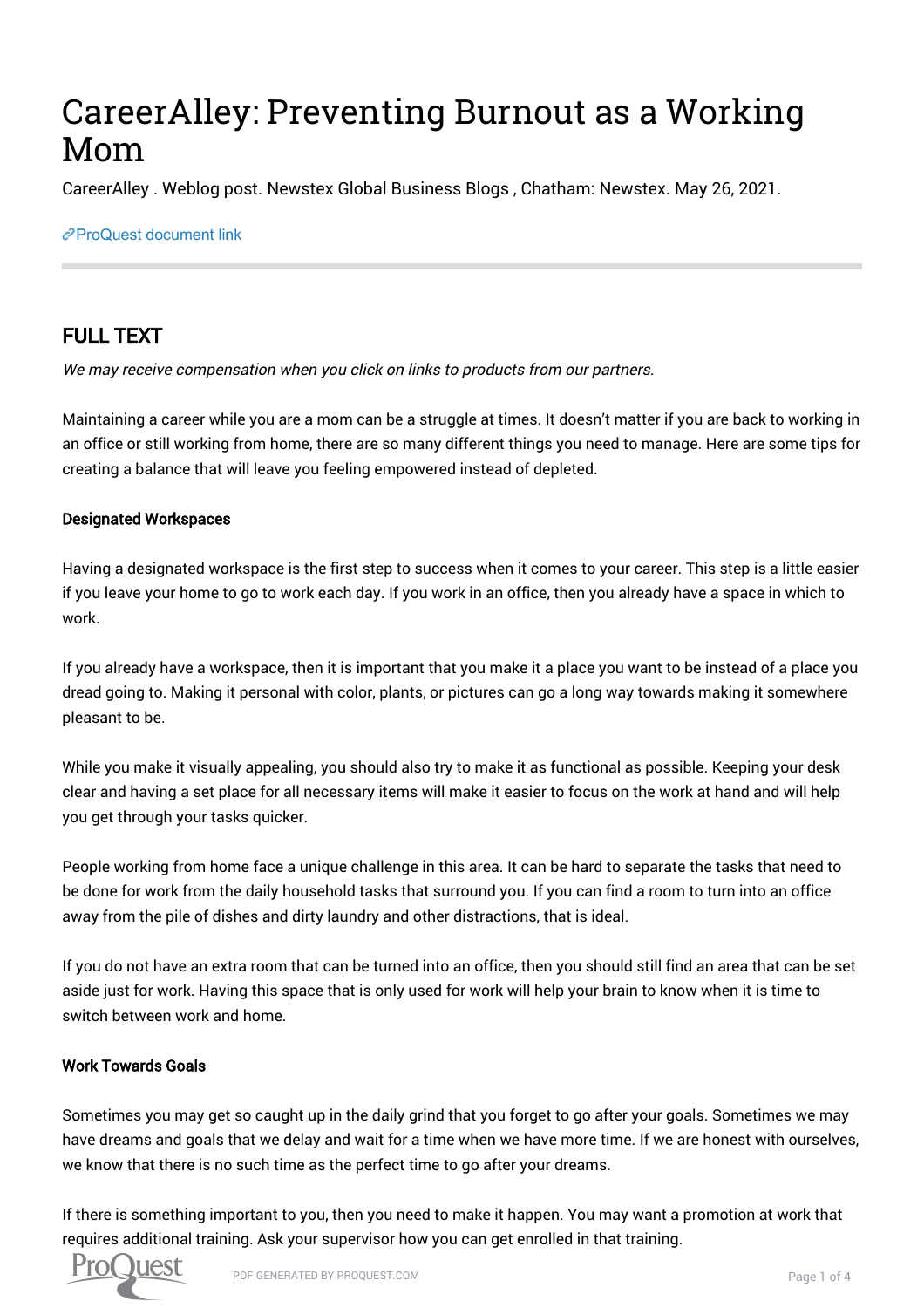You may be looking to switch careers. You can find online nursing programs or Religious Degree Programs that you can pursue in your extra time after work to get ready to make the switch. Most of these degrees are geared towards working adults, so the schedules are flexible.

You may also want to finish a degree or go back to school to get more education. Getting more education can be edifying by itself, but it can also prepare you to go further in your current career or open up more possibilities in other areas of work.

#### Share the Load

A lot of times, working moms bear the brunt of all the work for the family. This is not fair and will eventually lead to burnout. It is important to delete some of the work from others which makes it possible for everyone to feel fulfilled and work together as a team.

Your spouse and children should be helping you with the household chores. You can talk to them about how you need help and come up with a system to get everything done. Some people may be comfortable choosing one job to be in charge of while others may want to rotate through jobs to add variety. It doesn't matter how you set it up as long as you are not doing it on your own.

Delegating chores for children is an excellent way to help prepare them for the future and help them take accountability for their homes. Small children can even help in small ways. They can put their dirty clothes in the hamper and pick up their toys before bed. They may also be able to set the table at mealtimes and take their dirty plate to the kitchen. While these tasks may seem small, if everyone is doing a little bit, it will take a burden off your shoulders.

Older kids can take on more responsibility as they grow. Learning to do laundry, load the dishwasher, clear the table, clean the bathrooms, and vacuum are all important life skills that they need to learn eventually. Teaching it to them as they grow will prepare them to be competent adults and make it so there is less for you to do each day.

#### Prepare for the Next Morning

Mornings are hectic. You are getting ready for work. Your kids are getting ready for school or other activities. You are trying to find backpacks, get kids dressed, and make breakfast and lunches. Everything is in chaos. Does this sound familiar? This is very common, and spending a little time the night before getting ready for the next day can help make it better.

You can check homework and put backpacks by the door each night. You can also pack lunches after dinner, or even have the kids each pack their own lunch. You can also set out clothes for the next day for each child or have them do it themselves. Doing these little things each night will make mornings less chaotic.

#### Create a Schedule

Because you are balancing so many different things, it is important to create a schedule for your day. Be sure to schedule when you are going to work. Especially if you are working from home, you need to make sure you are not working all night when you should be focusing on other things.

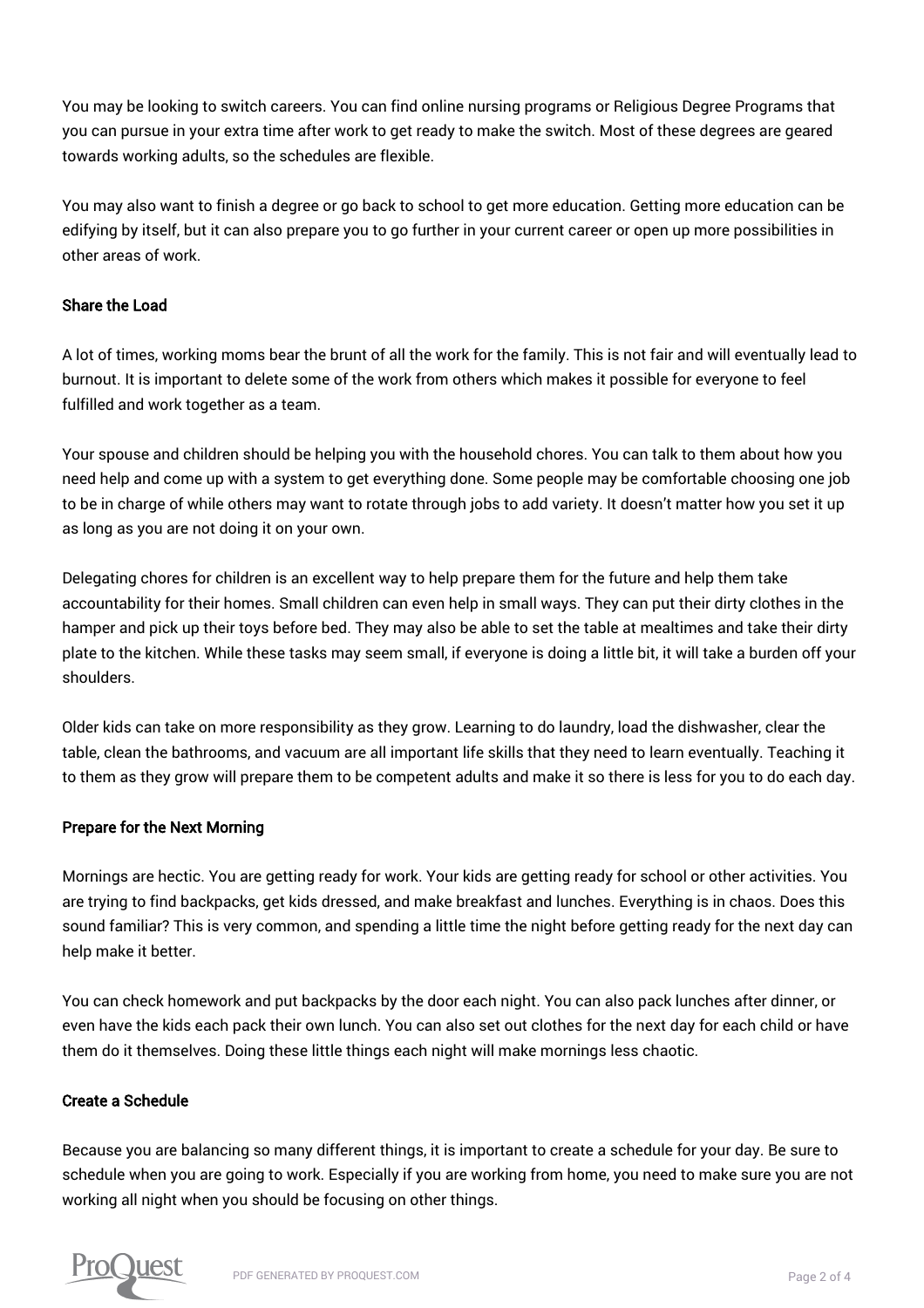You should also schedule time for your family to spend together to strengthen your relationships. You could go on a walk or play games or watch a movie. And finally, you need to make sure that you schedule a time to unwind by yourself to get ready for the next day.

The views expressed in any and all content distributed by Newstex and its re-distributors (collectively, the "Newstex Authoritative Content") are solely those of the respective author(s) and not necessarily the views of Newstex or its re-distributors. Stories from such authors are provided "AS IS," with no warranties, and confer no rights. The material and information provided in Newstex Authoritative Content are for general information only and should not, in any respect, be relied on as professional advice. Newstex Authoritative Content is not "read and approved" before it is posted. Accordingly, neither Newstex nor its re-distributors make any claims, promises or guarantees about the accuracy, completeness, or adequacy of the information contained therein or linked to from such content, nor do they take responsibility for any aspect of such content. The Newstex Authoritative Content shall be construed as author-based content and commentary. Accordingly, no warranties or other guarantees are offered as to the quality of the opinions, commentary or anything else appearing in such Newstex Authoritative Content. Newstex and its re-distributors expressly reserve the right to delete stories at its and their sole discretion.

### DETAILS

| Subject:                       | <b>Families &amp;family life; Careers</b>                                                                                                  |
|--------------------------------|--------------------------------------------------------------------------------------------------------------------------------------------|
| <b>Business indexing term:</b> | Subject: Careers                                                                                                                           |
| <b>Publication title:</b>      | Newstex Global Business Blogs; Chatham                                                                                                     |
| <b>Publication year:</b>       | 2021                                                                                                                                       |
| <b>Publication date:</b>       | May 26, 2021                                                                                                                               |
| <b>Dateline:</b>               | May 26, 2021                                                                                                                               |
| Publisher:                     | <b>Newstex</b>                                                                                                                             |
| Place of publication:          | Chatham                                                                                                                                    |
| <b>Country of publication:</b> | United States, Chatham                                                                                                                     |
| <b>Publication subject:</b>    | <b>Business And Economics</b>                                                                                                              |
| Source type:                   | Blogs, Podcasts, & Websites                                                                                                                |
| Language of publication:       | English                                                                                                                                    |
| Document type:                 | <b>Blogs</b>                                                                                                                               |
| ProQuest document ID:          | 2531845546                                                                                                                                 |
| <b>Document URL:</b>           | https://www.proquest.com/blogs-podcasts-websites/careeralley-preventing-<br>burnout-as-working-mom/docview/2531845546/se-2?accountid=44910 |